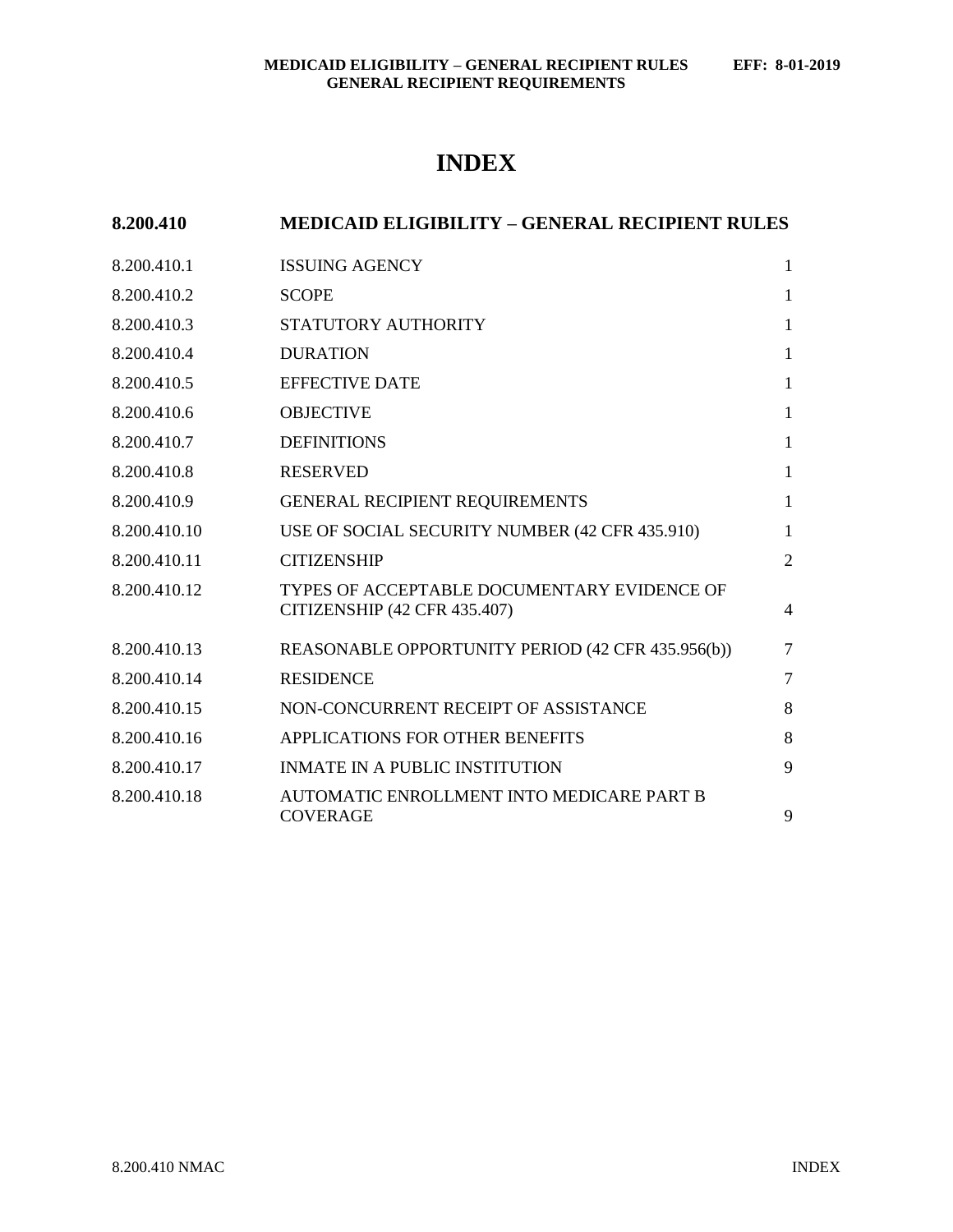#### **TITLE 8 SOCIAL SERVICES CHAPTER 200 MEDICAID ELIGIBILITY - GENERAL RECIPIENT RULES PART 410 GENERAL RECIPIENT REQUIREMENTS**

<span id="page-1-0"></span>**8.200.410.1 ISSUING AGENCY:** New Mexico Human Services Department (HSD). [8.200.410.1 NMAC - Rp, 8.200.410.1 NMAC, 10/1/2017]

<span id="page-1-1"></span>**8.200.410.2 SCOPE:** The rule applies to the general public. [8.200.410.2 NMAC - Rp, 8.200.410.2 NMAC, 10/1/2017]

<span id="page-1-2"></span>**8.200.410.3 STATUTORY AUTHORITY:** The New Mexico medicaid program and other health care programs are administered pursuant to regulations promulgated by the federal department of health and human services under Title XIX of the Social Security Act as amended or by state statute. See Section 27-1-12 et seq., NMSA 1978.

[8.200.410.3 NMAC - Rp, 8.200.410.3 NMAC, 10/1/2017]

<span id="page-1-3"></span>**8.200.410.4 DURATION:** Permanent.

[8.200.410.4 NMAC - Rp, 8.200.410.4 NMAC, 10/1/2017]

<span id="page-1-4"></span>**8.200.410.5 EFFECTIVE DATE:** October 1, 2017, unless a later date is cited at the end of a section. [8.200.410.5 NMAC - Rp, 8.200.410.5 NMAC, 10/1/2017]

<span id="page-1-5"></span>**8.200.410.6 OBJECTIVE:** The objective of this rule is to provide specific instructions when determining eligibility for the medicaid program and other health care programs. Generally, applicable eligibility rules are detailed in the medical assistance division (MAD) eligibility policy manual, specifically 8.200.400 NMAC, *General Medicaid Eligibility*. Processes for establishing and maintaining MAD eligibility are detailed in the income support division (ISD) general provisions 8.100 NMAC, *General Provisions for Public Assistance Programs*. [8.200.410.6 NMAC - Rp, 8.200.410.6 NMAC, 10/1/2017]

# <span id="page-1-6"></span>**8.200.410.7 DEFINITIONS:** [**RESERVED**]

# <span id="page-1-7"></span>**8.200.410.8 [RESERVED]**

<span id="page-1-8"></span>**8.200.410.9 GENERAL RECIPIENT REQUIREMENTS:** To be eligible or continue eligibility for medicaid or other medical assistance programs, an applicant or eligible recipient must meet specific non-financial requirements. In addition to the rules in this chapter, refer to 8.100.130 NMAC regarding the following requirements:

- **A.** citizenship or non-citizen status;
- **B.** enumeration;
- **C.** residence;
- **D.** non-concurrent receipt of assistance;
- **E.** applications for other benefits; and
- **F.** assignment of medical support rights.

[8.200.410.9 NMAC - Rp, 8.200.410.9 NMAC, 10/1/2017]

<span id="page-1-9"></span>**8.200.410.10 USE OF SOCIAL SECURITY NUMBER (42 CFR 435.910):** Federal law requires, as a condition of eligibility, that each individual (including children) seeking medicaid furnish each of his or her social security numbers (SSN).

- **A.** HSD will advise the applicant of:
	- **(1)** the statute or other authority under which the agency is requesting the applicant's SSN;

and

- **(2)** the uses HSD will make of each SSN, including its use for verifying income, eligibility, and amount of medical assistance payments per 42 CFR 435.940 through 435.960.
	- **B.** If an applicant cannot recall his or her SSN or SSNs or has not been issued a SSN HSD will:
		- **(1)** assist the applicant in completing an application for an SSN;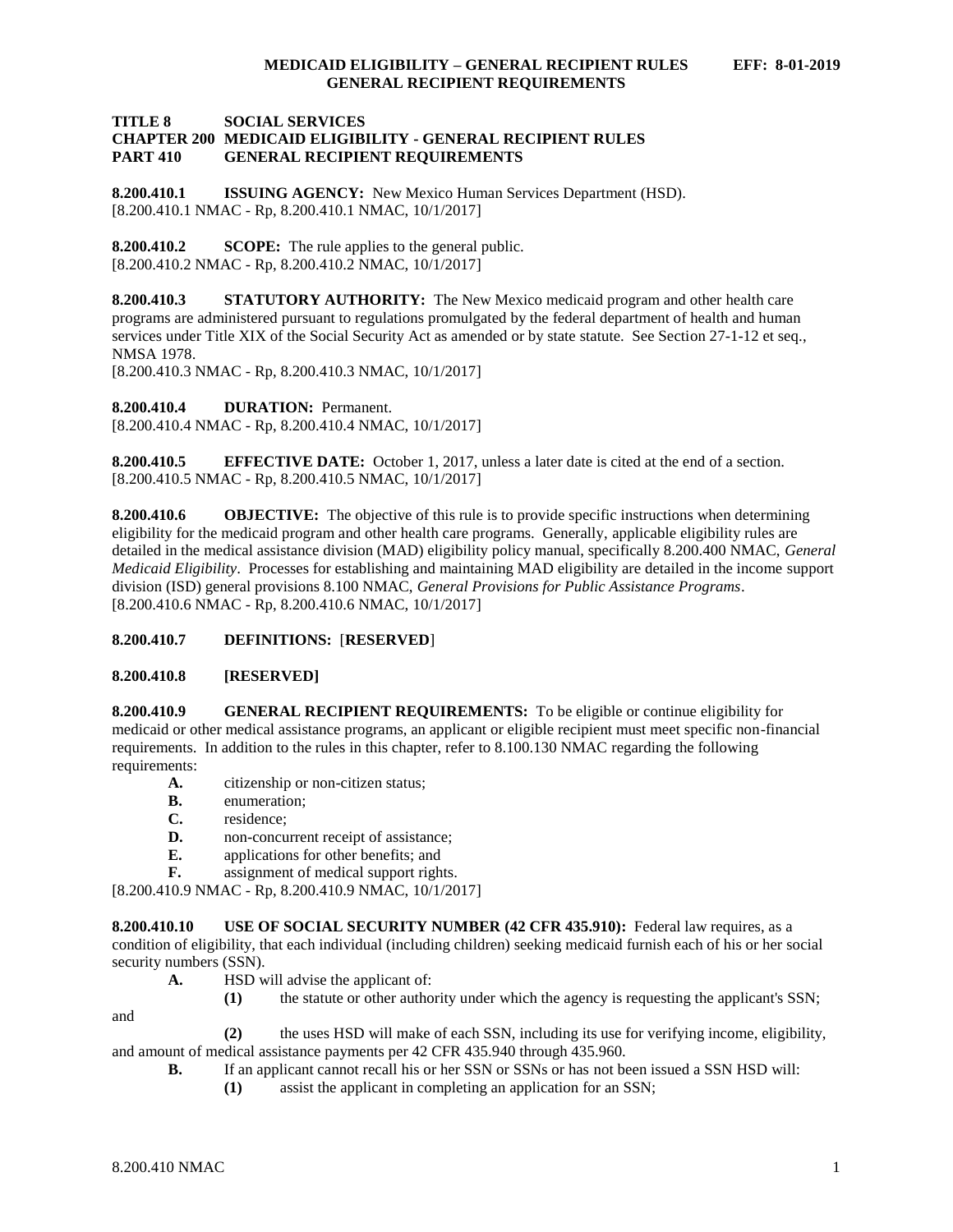**(2)** obtain evidence required under the social security administration (SSA) regulations to establish the age, the citizenship or non-citizen status, and the true identity of the applicant; and

**(3)** either send the application to SSA or, if there is evidence that the applicant has previously been issued a SSN, request SSA to furnish the number.

**C.** HSD cannot deny or delay services to an otherwise eligible individual pending issuance or verification of the individual's SSN by SSA or if the individual meets one of the exceptions in Paragraph (5) of Subsection A of 8.200.410.10 NMAC.

**D.** HSD will verify the SSN furnished by an applicant or beneficiary with SSA to ensure the SSN was issued to that individual, and to determine whether any other SSNs were issued to that individual.

**E.** Exception:

**(1)** The requirement of Paragraph (3) of Subsection A of 8.200.410.10 NMAC does not apply and HSD may give a medicaid identification number to an individual who:

**(a)** is not eligible to receive an SSN;

**(b)** does not have an SSN and may only be issued an SSN for a valid non-work reason in accordance with 20 CFR 422.104; or

**(c)** refuses to obtain an SSN because of well-established religious objections.

**(2)** The identification number may be either an SSN obtained by HSD on the applicant's behalf or another unique identifier.

**(3)** The term well established religious objections means that the applicant;

**(a)** is a member of a recognized religious sect or division of the sect; and

**(b)** adheres to the tenets or teachings of the sect or division of the sect and for that reason is conscientiously opposed to applying for or using a national identification number.

**(4)** HSD may use the medicaid identification number established by HSD to the same extent as an SSN is used for purposes described in Subparagraph (b) of Paragraph (1) of Subsection A of 8.200.410.NMAC.

[8.200.410.10 NMAC - Rp, 8.200.410.10 NMAC, 10/1/2017]

<span id="page-2-0"></span>**8.200.410.11 CITIZENSHIP:** To be eligible for medicaid, an individual must be a citizen of the United States; United States national or a non-citizen who meets the requirements set forth in either Subsection A or B of 8.200.410.11 NMAC.

**A. Non-citizens who entered the United States prior to August 22, 1996:** Non-citizens who entered the United States prior to August 22, 1996, will not be subject to the five-year bar for purposes of medicaid eligibility. These classes of non-citizens are as follows.

**(1)** Qualified non-citizens who entered the United States prior to August 22, 1996, and obtained their qualified non-citizen status prior to that date, are eligible for medicaid without the five year waiting period.

**(2)** Non-citizens who entered the United States prior to August 22, 1996, and remained continuously present in the United States until the date they obtained qualified non-citizen status on or after August 22, 1996; any single absence from the United States of more than 30 days, or a total aggregate of absences of more than 90 days, is considered to interrupt "continuous presence".

**(3)** Lawful Permanent Residents (LPRs) are qualified non-citizens per 8 USC 1641.

**(4)** A non-qualified non-citizen who was permanently residing in the United States under color of law (PRUCOL) on or before August 22, 1996, does not lose Medicaid eligibility provided all other factors of eligibility continue to be met. These non-citizens are "grandfathered". For these individuals, non-citizen eligibility may continue to be based on the PRUCOL standard. An individual eligible under the PRUCOL standard retains his or her grandfathering rights even if benefits terminate.

**B. Qualified non-citizens who entered the United States on or after August 22, 1996:**

**(1)** Qualified non-citizens who entered the United States on or after August 22, 1996, are barred from medicaid eligibility for a period of five years, other than emergency services (under Category 085), unless meeting an exception below. LPRs who adjust from a status exempt from the five-year bar are not subject to the five-year bar. The five-year bar begins on the date the non-citizen obtained qualified status. The following classes of qualified non-citizens are exempt from the five-year bar:

**(a)** a non-citizen admitted to the United States as a refugee under Section 207 of the Immigration and Nationality Act;

**(b)** a non-citizen granted asylum under Section 208 of the Immigration and Nationality Act;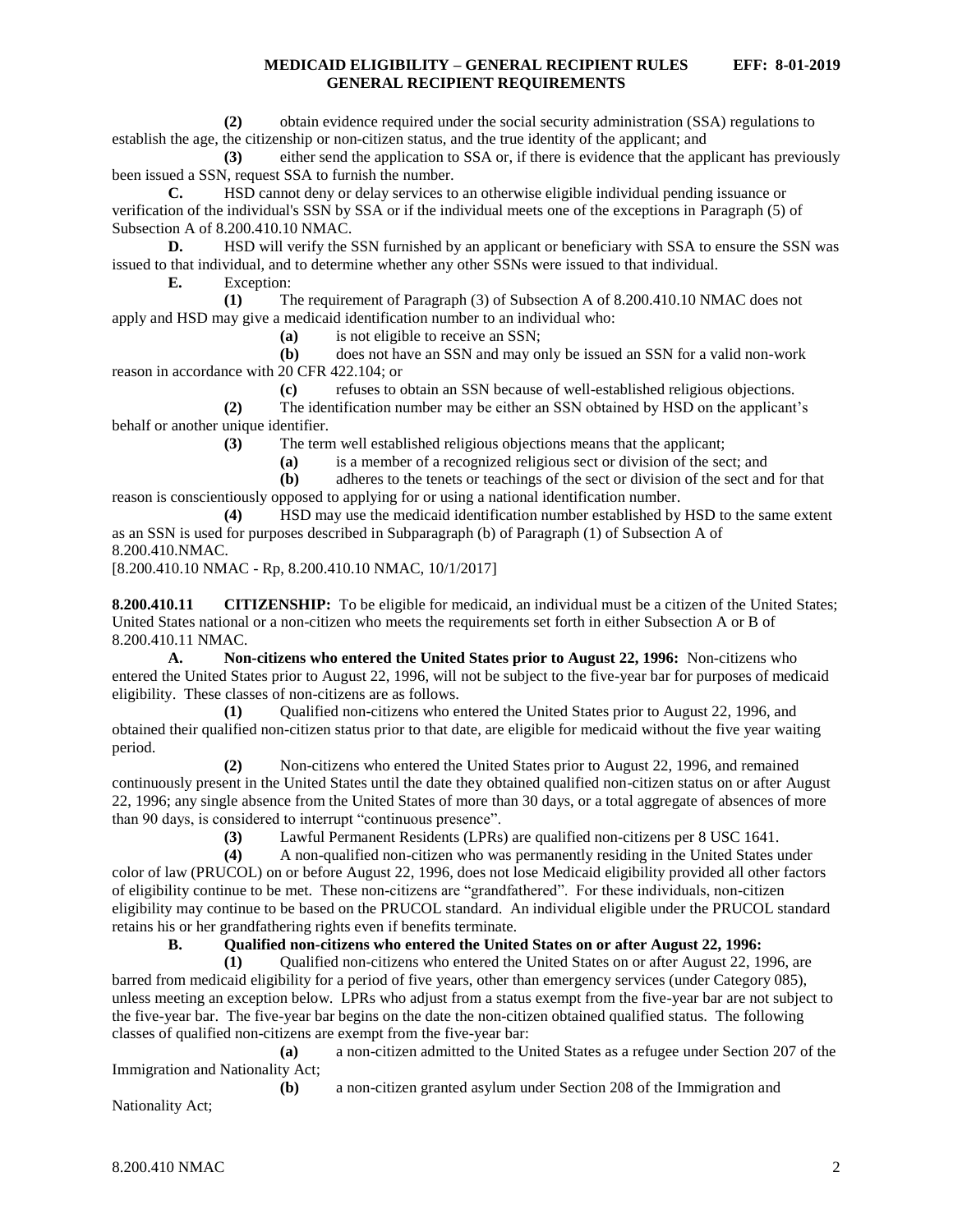**(c)** a non-citizen whose deportation is withheld under Section 243(h) of the Immigration and Nationality Act;

**(d)** a non-citizen who is lawfully residing in the state and who is a veteran with an honorable discharge not on account of non-citizen status; is on active duty other than on active duty for training, in the armed forces of the United States; or the spouse or unmarried dependent child under the age of 18 of such veteran or active duty non-citizen;

**(e)** a non-citizen who was granted status as a Cuban and Haitian entrant, as defined in Section 501(e) of the Refugee Education Assistance Act of 1980;

**(f)** a non-citizen granted Amerasian immigrant status as defined under Section 584 of the Foreign Operations, Export Financing and Related Programs Appropriations Act, 1988;

**(g)** victims of a severe form of trafficking, in accordance with Section 107(b)(1) of the Trafficking Victims Protection Act of 2000, P.L. 106-386;

**(h)** members of a federally recognized Indian tribe, as defined in 25 U.S.C. 450b(e);

**(i)** American Indians born in Canada to whom Section 289 of the Immigration and

**(j)** Afghan and Iraqi special immigrants under Section 8120 of Pub. L. 111-118 of the Department of Defense Appropriations Act, 2010;

**(k)** non-citizens receiving SSI; and

**(l)** battered non-citizens who meet the conditions set forth in Section 431(c) of the Personal Responsibility and Work Opportunity Reconciliation Act (PRWORA) as added by Section 501 of the Illegal Immigration Reform and Immigrant Responsibility Act of 1996, P.L. 104-208 (IIRIRA), and amended by Section 5571 of the Balanced Budget Act of 1997, P.L. 105-33 (BBA), and Section 1508 of the Violence Against Women Act of 200, P.L. 106-386; Section 431(c) of PRWORA, as amended, is codified at 8 USC 1641(c). HSD covers battered non-citizens with state general funds until the five year bar is met.

**(2)** Qualified non-citizen: A "qualified non-citizen", for purposes of this regulation, is a noncitizen, who at the time the non-citizen applies for, receives, or attempts to receive a federal public benefit, is:

**(a)** a non-citizen who is lawfully admitted for permanent residence under the Immigration and Nationality Act;

**(b)** a non-citizen who is granted asylum under Section 208 of such act; or

- **(c)** a refugee who is admitted to the United States under Section 207 of the act; or
- **(d)** an Amerasian who is admitted to the United States under Section 207 of the act;

or

Nationality Act applies;

**(e)** a non-citizen who is paroled into the United States under Section 212(d)(5) of such act for a period of at least one year; or

**(f)** a non-citizen whose deportation is being withheld under Section 243(h) of such act or under Section 241(b)(3); or

**(g)** a non-citizen who is granted conditional entry pursuant to 203(a)(7) or such act as in effect prior to April 1, 1980; or

**(h)** a non-citizen who is a Cuban or Haitian entrant (as defined in Section 501(e) of the Refugee Education Assistance Act of 1980); or

**(i)** certain battered women and non-citizen children of battered parents (only those who have begun the process of becoming a lawful permanent resident under the Violence Against Women Act); or **(j)** victims of a severe form of trafficking and their spouses, children, siblings, or

parents; or

**(k)** members of a federally recognized Indian tribe, as defined in 25 U.S.C. 450b(e);

or

**(l)** American Indians born in Canada to whom Section 289 of the Immigration and

Nationality Act applies; or

**(m)** Afghan and Iraqi special immigrants under Section 8120 of Pub. L. 111-118 of the Department of Defense Appropriations Act, 2010.

**(3)** Children under age 21 and pregnant women exempt from the five year bar: As authorized by CHIPRA 2009 legislation, New Mexico medicaid allows lawfully residing children under age 21 and pregnant women, if otherwise eligible including meeting state residency and income requirements, to obtain medicaid coverage. Lawfully residing children under age 21 and pregnant women must meet the residency requirement as set forth in 8.200.410.12 NMAC. A child or pregnant woman is considered lawfully present if he or she is: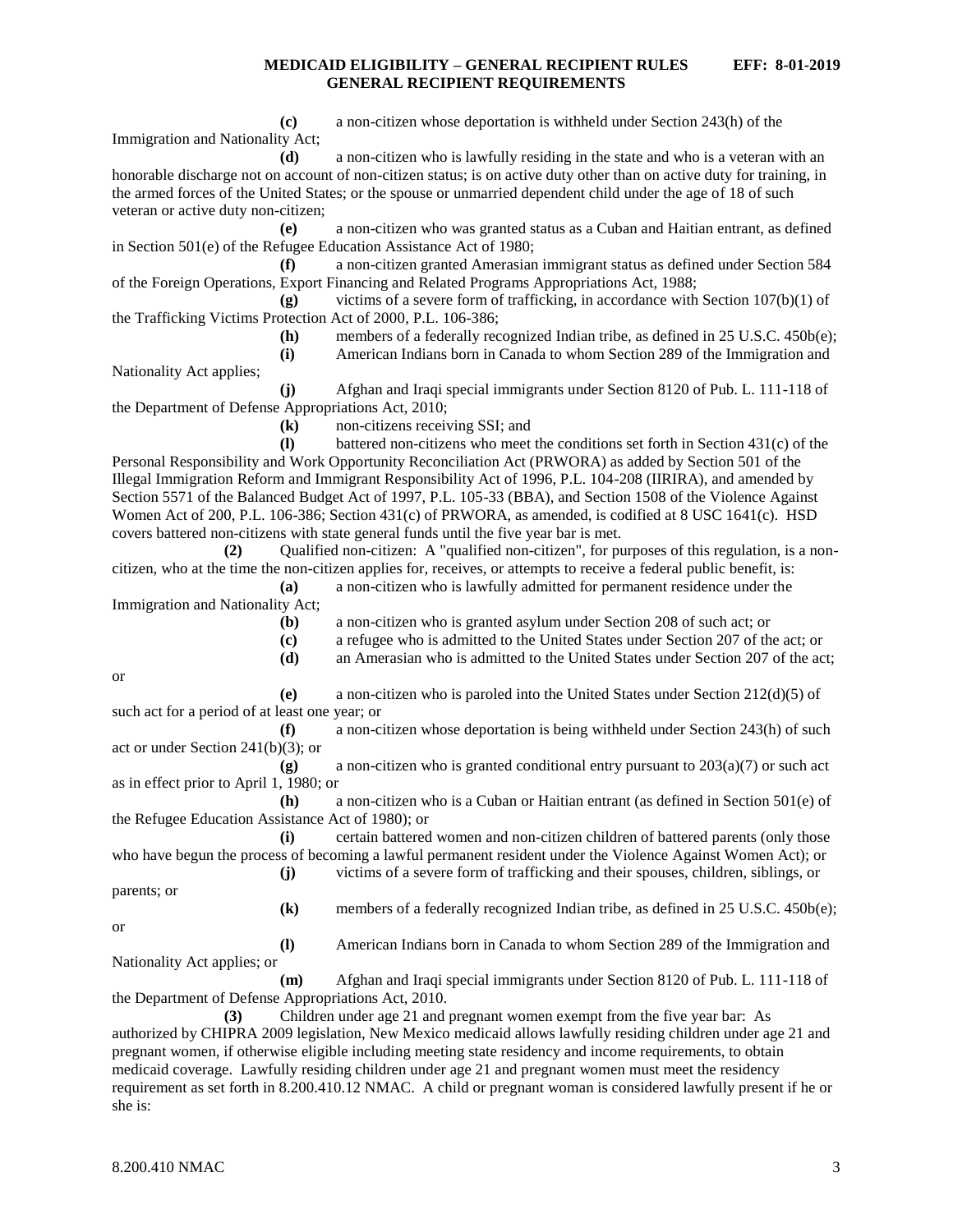1641);

**(a)** a qualified non-citizen as defined in Section 431 of PRWORA (8 USC Section

**(b)** a non-citizen in nonimmigrant status who has not violated the terms of the status under which he or she was admitted or to which he or she has changed after admission as defined under 8 USC  $1101(a)(15);$ 

**(c)** a non-citizen who has been paroled into the United States pursuant to Section 212(d)(5) of the Immigration and Nationality Act (8 U.S.C. Section 1182(d)(5)) for less than one year, except for a non-citizen paroled for prosecution, for deferred inspection or pending removal proceedings;

**(d)** a non-citizen who belongs to one of the following classes:

**(i)** non-citizens currently in temporary resident status pursuant to Section 210 or 245A of the Immigration and Nationality Act (8 U.S.C. Section1160 or 1255a, respectively);

**(ii)** non-citizens currently under temporary protected status (TPS) pursuant to Section 244 of the Immigration and Nationality Act (8 U.S.C. Section 1254a), and pending applicants for TPS who have been granted employment authorization;

**(iii)** non-citizens who have been granted employment authorization under 8 CFR 274a.12(c)(9), (10), (16), (18), (20), (22), or (24);

**(iv)** family unity beneficiaries pursuant to Section 301 of Pub. L. 101-649, as amended;

**(v)** non-citizens currently under deferred enforced departure (DED) pursuant to a decision made by the president;

**(vi)** non-citizens currently in deferred action status except those with deferred action under "Defined Action for Childhood Arrivals" who are not considered lawfully present.

**(vii)** non-citizens whose visa petitions have been approved and who have a pending application for adjustment of status;

**(e)** a non-citizen with pending applicants for asylum under Section 208(a) of the INA (8 U.S.C. Section 1158) or for withholding of removal under Section 241(b)(3) of the INA (8 U.S.C. Section 1231) or under the convention against torture who has been granted employment authorization, or is an applicant under the age of 14 and has had an application pending for at least 180 days;

**(f)** non-citizens whose applications for withholding of removal under the convention against torture have been granted;

**(g)** children who have pending applications for special immigrant juvenile status as described in Section 101(a)(27)(J) of the Immigration and Nationality Act (8 U.S.C. Section1101(a)(27)(J));

**(h)** non-citizens who are lawfully present in American Samoa under the immigration laws of American Samoa; or

**(i)** victims of trafficking.

**(4)** Non-citizen sponsors (where an affidavit of sponsorship was executed pursuant to Section 213 of the Immigration and Nationality Act subsequent to August 22, 1996): The income and resources of a non-citizen sponsor, of any individual applying for medicaid, are deemed available to the applicant, when an affidavit of support is executed pursuant to Section 213 of the Immigration and Nationality Act, on or after August 22, 1996. This counting of non-citizen sponsor income and resources is effective until the sponsored non-citizen achieves citizenship.

**(5)** The state assures that it provides limited medicaid services for treatment of an emergency medical condition, not related to an organ transplant procedure, as defined in  $1903(v)(3)$  of the social security act and 8.285.400 NMAC and implemented at 42 CFR 440.255, to the following individuals who meet all medicaid eligibility requirements, except documentation of citizenship or satisfactory immigration status or present an SSN. **(a)** qualified non-citizens subject to the five year waiting period described in 8 USC

1613; or

**(b)** non-qualified non-citizens, unless covered as a lawfully residing child or pregnant woman by the state under the option in accordance with  $1903(v)(4)$  and implemented at 42 CFR 435.406(b).

[8.200.410.11 NMAC - Rp, 8.200.410.11 NMAC, 10/1/2017; A/E, 1/18/2018; A, 8/1/2018]

#### <span id="page-4-0"></span>**8.200.410.12 TYPES OF ACCEPTABLE DOCUMENTARY EVIDENCE OF CITIZENSHIP (42 CFR 435.407):**

**A**. **Stand-alone evidence of citizenship:** The following must be accepted as sufficient documentary evidence of citizenship: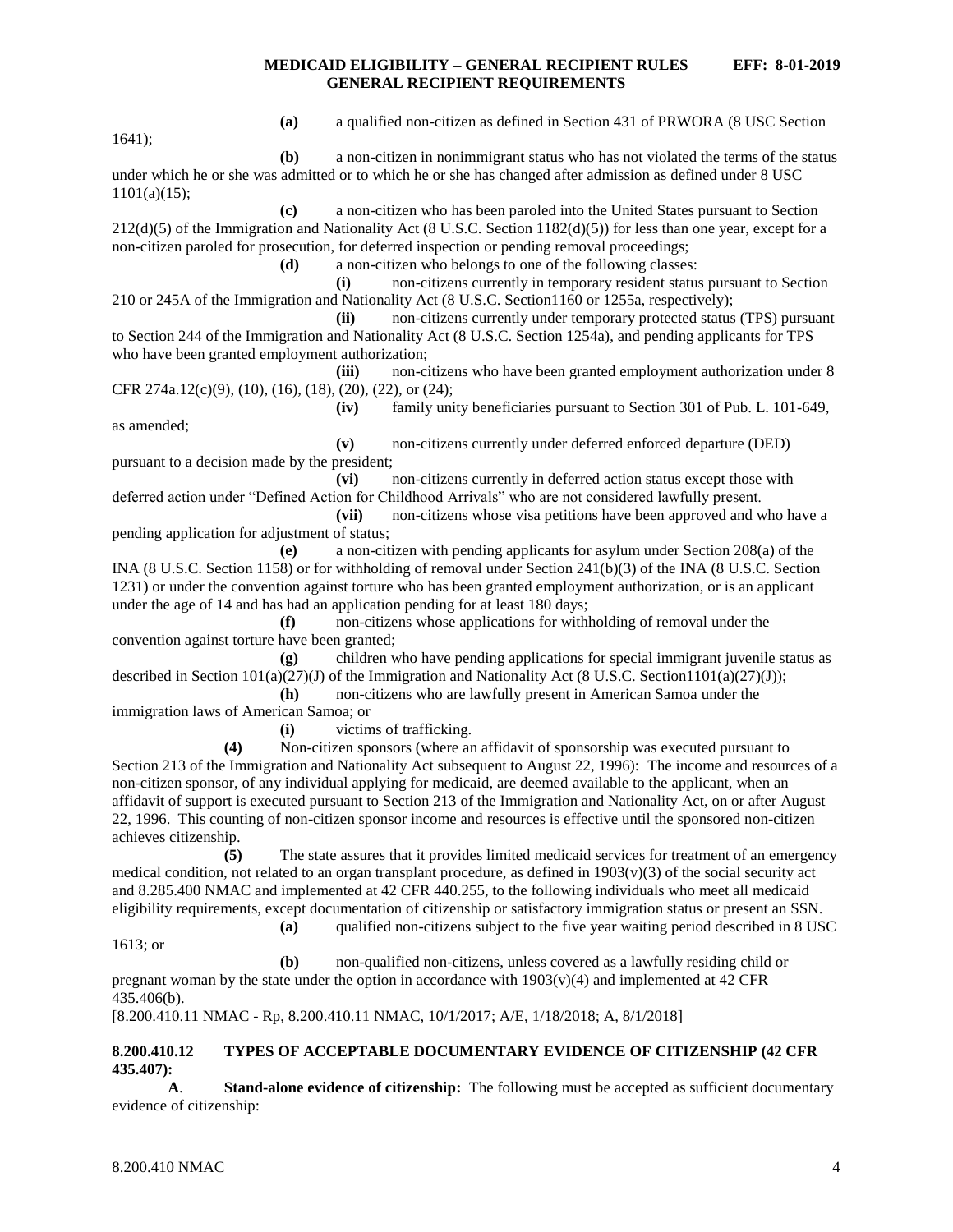**(1)** A U.S. passport, including a U.S. passport card issued by the department of state, without regard to any expiration date as long as such passport or card was issued without limitation.

- **(2)** A certificate of naturalization.
- **(3)** A certificate of U.S. citizenship.

**(4)** A valid state-issued driver's license if the state issuing the license requires proof of U.S. citizenship, or obtains and verifies a SSN from the applicant who is a citizen before issuing such license.

**(a)** A real ID issued on or after November 14, 2016 is sufficient documentary evidence of citizenship.

**(b)** A driver authorization card (DAC) is not sufficient documentary evidence of

citizenship.

**(5)** Documentary evidence issued by a federally recognized indian tribe identified in the federal register by the bureau of Indian affairs within the U.S. department of the interior, and including tribes located in a state that has an international border, which;

- **(a)** Identifies the federally recognized indian tribe that issued the document;
- **(b)** Identifies the individual by name; and
- **(c)** Confirms the individual's membership, enrollment, or affiliation with the tribe.

**(d)** Documents described in Paragraph (5) of Subsection A of 8.200.410.12 NMAC

include, but are not limited to:

- **(i)** A tribal enrollment card;
- **(ii)** A certificate of degree of indian blood;
- **(iii)** A tribal census document;

**(iv)** Documents on tribal letterhead, issued under the signature of the

appropriate tribal official, that meet the requirements of Paragraph (5) of Subsection A of 8.200.410.12 NMAC. **(6)** A data match with the SSA.

**B. Evidence of citizenship:** If an applicant does not provide documentary evidence from the list in Subsection A of 8.200.410.12 NMAC, the following must be accepted as satisfactory evidence to establish citizenship if also accompanied by an identity document listed in Subsection C of 8.200.410.12 NMAC:

**(1)** A U.S. public birth certificate showing birth in one of the 50 States, the District of Columbia, Guam, American Samoa, Swain's Island, Puerto Rico (if born on or after January 13, 1941), the Virgin Islands of the U.S. or the Commonwealth of the Northern Mariana Islands (CNMI) (if born after November 4, 1986, (CNMI local time)). The birth record document may be issued by a state, commonwealth, territory, or local jurisdiction. If the document shows the individual was born in Puerto Rico or the Northern Mariana Islands before the applicable date referenced in Paragraph (1) of Subsection B of 8.200.410.12 NMAC, the individual may be a collectively naturalized citizen. The following will establish U.S. citizenship for collectively naturalized individuals:

**(a)** Puerto Rico: Evidence of birth in Puerto Rico and the applicant's statement that he or she was residing in the U.S., a U.S. possession, or Puerto Rico on January 13, 1941;

**(b)** Northern Mariana Islands (NMI) (formerly part of the Trust Territory of the Pacific Islands (TTPI));

**(i)** Evidence of birth in the NMI, TTPI citizenship and residence in the NMI, the U.S., or a U.S. Territory or possession on November 3, 1986, (NMI local time) and the applicant's statement that he or she did not owe allegiance to a foreign state on November 4, 1986 (NMI local time);

**(ii)** Evidence of TTPI citizenship, continuous residence in the NMI since before November 3, 1981 (NMI local time), voter registration before January 1, 1975, and the applicant's statement that he or she did not owe allegiance to a foreign state on November 4, 1986 (NMI local time);

**(iii)** Evidence of continuous domicile in the NMI since before January 1, 1974, and the applicant's statement that he or she did not owe allegiance to a foreign state on November 4, 1986 (NMI local time). Note: If a person entered the NMI as a nonimmigrant and lived in the NMI since January 1, 1974, this does not constitute continuous domicile and the individual is not a U.S. citizen.

- **(2)** A certification of report of birth, issued to U.S. citizens who were born outside the U.S.
- **(3)** A report of birth abroad of a U.S. citizen.
- **(4)** A certification of birth in the U.S.
- **(5)** A U.S. citizen identification card.

**(6)** A Northern Marianas identification card issued by the U.S. department of homeland security (or predecessor agency).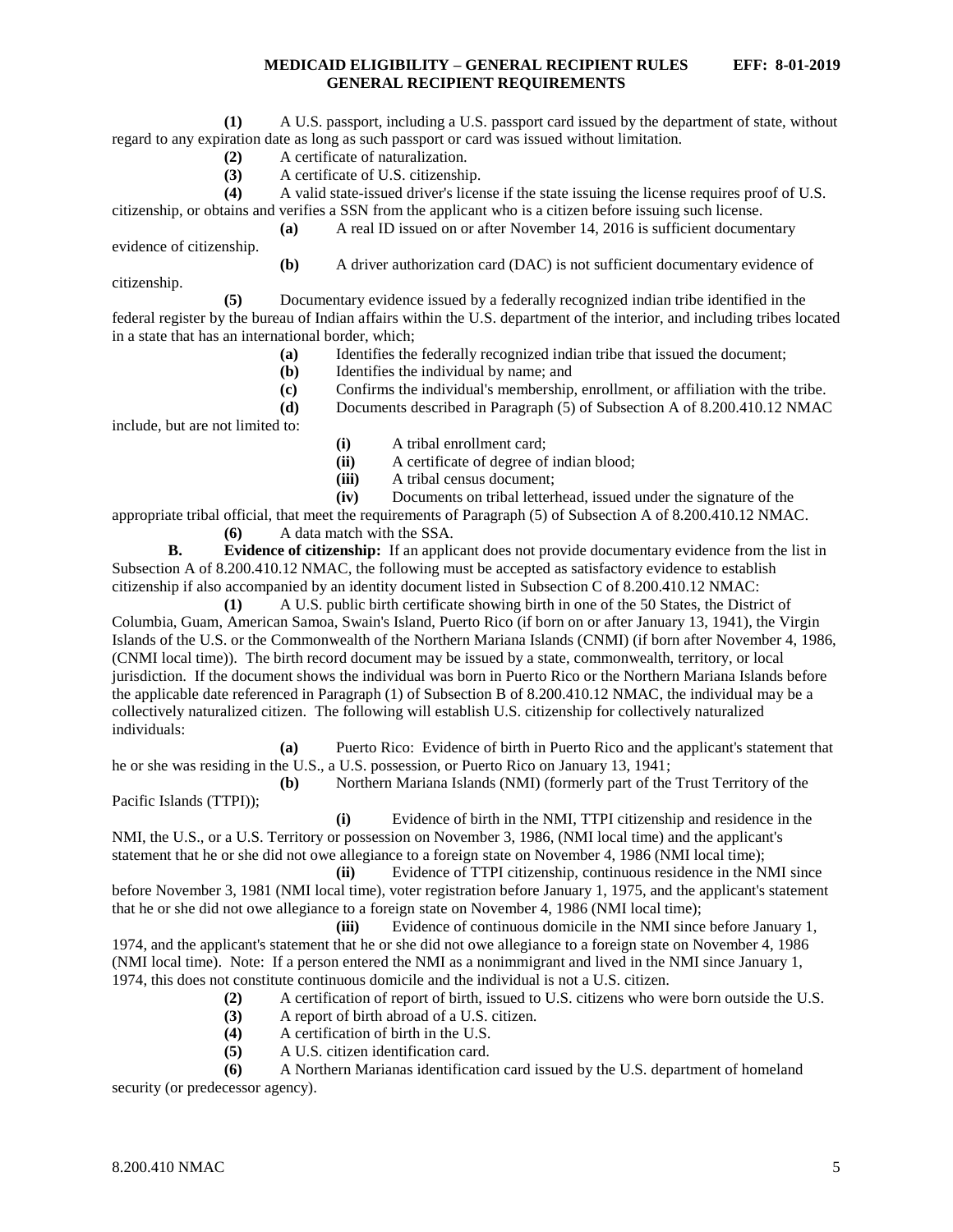**(7)** A final adoption decree showing the child's name and U.S. place of birth, or if an adoption is not final, a statement from a state-approved adoption agency that shows the child's name and U.S. place of birth.

- **(8)** Evidence of U.S. civil service employment before June 1, 1976.
- **(9)** U.S. military record showing a U.S. place of birth.

**(10)** A data match with the Systematic Alien Verification for Entitlements (SAVE) Program or any other process established by the department of homeland security (DHS) to verify that an individual is a citizen.

**(11)** Documentation that a child meets the requirements of section 101 of the Child Citizenship Act of 2000 as amended (8 U.S.C. 1431).

**(12)** Medical records, including, but not limited to, hospital, clinic, or doctor records or admission papers from a nursing facility, skilled care facility, or other institution that indicate a U.S. place of birth.

- **(13)** Life, health, or other insurance record that indicates a U.S. place of birth.
- **(14)** Official religious record recorded in the U.S. showing that the birth occurred in the U.S.

**(15)** School records, including pre-school, head start and daycare, showing the child's name and U.S. place of birth.

**(16)** Federal or state census record showing U.S. citizenship or a U.S. place of birth.

**(17)** If the applicant does not have one of the documents listed in Subsection A or Paragraph (1) through (17) of Subsection B of 8.200.410.12 NMAC, he or she may submit an affidavit signed by another individual under penalty of perjury who can reasonably attest to the applicant's citizenship, and that contains the applicant's name, date of birth, and place of U.S. birth. The affidavit does not have to be notarized.

#### **C. Evidence of identity:**

**(1)** HSD will accept the following as proof of identity, provided such document has a photograph or other identifying information sufficient to establish identity, including, but not limited to, name, age, sex, race, height, weight, eye color, or address:

**(a)** Identity documents listed at 8 CFR 274a.2 (b)(1)(v)(B)(1), except a driver's license issued by a Canadian government authority.

- **(b)** Driver's license issued by a state or territory.
- **(c)** School identification card.
- **(d)** U.S. military card or draft record.
- **(e)** Identification card issued by the federal, state, or local government.
- **(f)** Military dependent's identification card.
- **(g)** U.S. coast guard merchant mariner card.
- **(h)** For children under age 19, a clinic, doctor, hospital, or school record, including preschool or day care records.

**(i)** Two other documents containing consistent information that corroborates an applicant's identity. Such documents include, but are not limited to, employer identification cards; high school, high school equivalency and college diplomas; marriage certificates; divorce decrees; and property deeds or titles.

**(2)** Finding of identity from a federal or state governmental agency. The agency may accept as proof of identity a finding of identity from a federal agency or another state agency including but not limited to a public assistance, law enforcement, internal revenue or tax bureau, or corrections agency, if the agency has verified and certified the identity of the individual.

**(3)** If the applicant does not have any document specified in Paragraph (1) of Subsection C of 8.200.410.12 NMAC and identity is not verified under Paragraph (2) of Subsection C 8.200.410.12 NMAC, the agency must accept an affidavit signed, under penalty of perjury, by a person other than the applicant who can reasonably attest to the applicant's identity. Such affidavit must contain the applicant's name and other identifying information establishing identity, as described in Paragraph (1) of Subsection C 8.200.410.12 NMAC. The affidavit does not have to be notarized.

**D. Verification of citizenship by a federal agency or another state:** HSD may rely, without further documentation of citizenship or identity, on a verification of citizenship made by a federal agency or another state agency, if such verification was done on or after July 1, 2006.

**E. Assistance with obtaining documentation**: HSD will provide assistance to individuals who need assistance in securing satisfactory documentary evidence of citizenship in a timely manner.

**F. Documentary evidence:** A photocopy, facsimile, scanned or other copy of a document must be accepted to the same extent as an original document under this section, unless information on the copy submitted is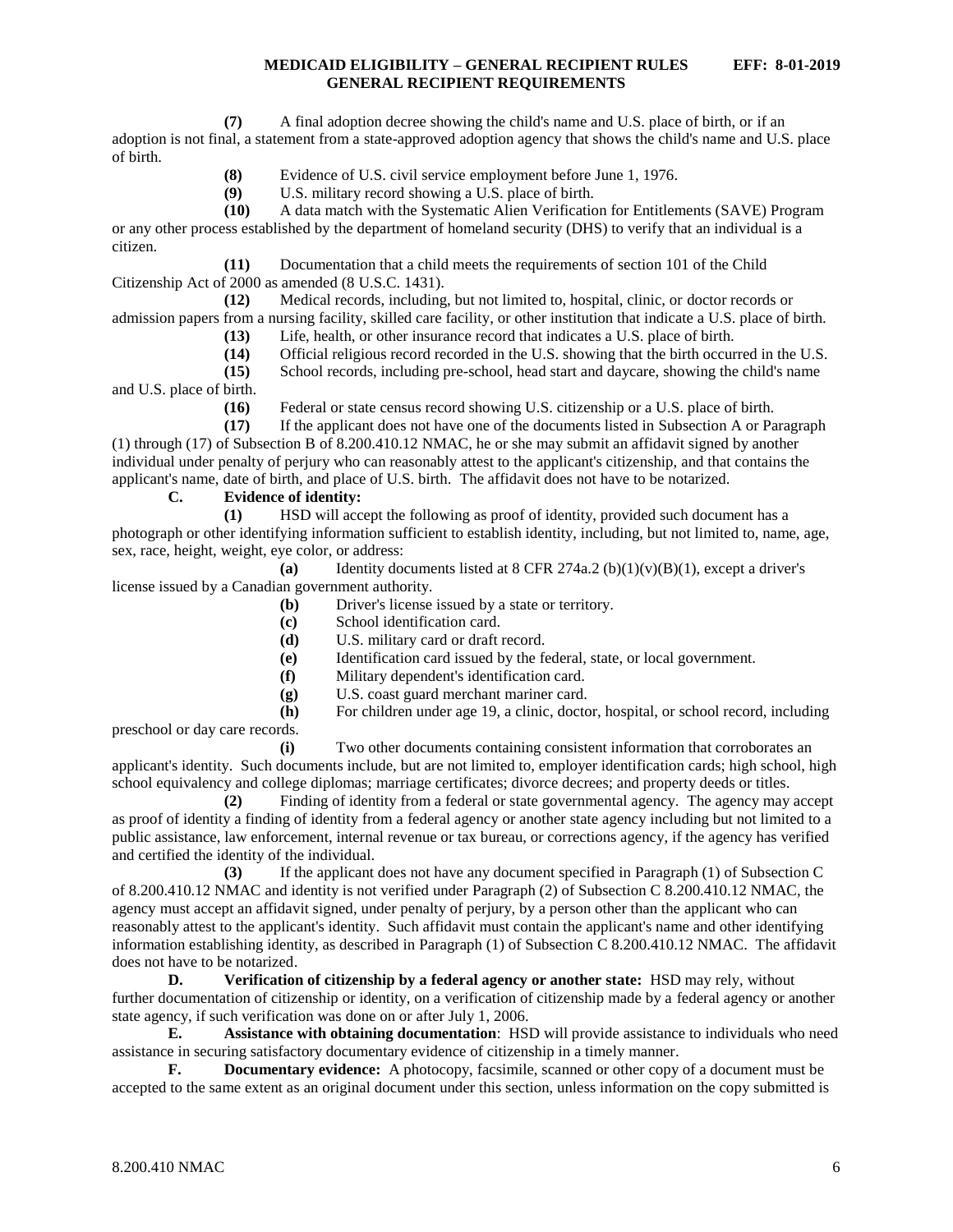inconsistent with other information available to HSD or HSD otherwise has reason to question the validity of, or the information in, the document.

[8.200.410.12 NMAC - N, 10/1/2017]

### <span id="page-7-0"></span>**8.200.410.13 REASONABLE OPPORTUNITY PERIOD (42 CFR 435.956(b)):**

**A.** HSD provides a reasonable opportunity period to individuals who have made a declaration of citizenship or satisfactory immigration status in accordance with 42 CFR 435.406, and for whom the HSD is unable to verify citizenship or satisfactory immigration status. During the reasonable opportunity period, the HSD continues efforts to complete verification of the individual's citizenship or satisfactory immigration status, or request documentation if necessary. The HSD provides notice of such opportunity that is accessible to persons who have limited English proficiency and individuals with disabilities, consistent with 42 CFR 435.905(b). During such reasonable opportunity period, the HSD must, if relevant to verification of the individual's citizenship or satisfactory immigration status:

**(1)** in the case of individuals declaring citizenship who do not have an SSN at the time of such declaration, assist the individual in obtaining an SSN in accordance with 42 CFR 435.910 and Parargraph (2) of Subsection A of 8.200.410.10 NMAC, and attempt to verify the individual's citizenship once an SSN has been obtained and verified;

**(2)** provide the individual with information on how to contact the electronic data source so that he or she can attempt to resolve any inconsistencies defeating electronic verification directly with such source, and pursue verification of the individual's citizenship or satisfactory immigration status if the individual or source informs the HSD that the inconsistencies have been resolved; and

**(3)** provide the individual with an opportunity to provide other documentation of citizenship or satisfactory immigration status, in accordance with section 1137(d) of the Act and 42 CFR 435.406 or 435.407 and 8.200.410.12 NMAC.

**B.** The reasonable opportunity period:

**(1)** begins on the date on which the notice is received by the individual. The date on which the notice is received is considered to be five days after the date on the notice, unless the individual shows that he or she did not receive the notice within the five-day period; and

**(2)** ends on the earlier of the date the HSD verifies the individual's citizenship or satisfactory immigration status or determines that the individual did not verify his or her citizenship or satisfactory immigration status or 90 days except that;

**(3)** HSD extends the reasonable opportunity period beyond 90 days, allowing for up to three 10 day extensions, for individuals declaring to be in a satisfactory immigration status if the HSD determines that the individual is making a good faith effort to obtain any necessary documentation or the agency needs more time to verify the individual's status through other available electronic data sources or to assist the individual in obtaining documents needed to verify his or her status.

**(4)** if, by the end of the reasonable opportunity period, the individual's citizenship or satisfactory immigration status has not been verified the HSD will take action within 30 days to terminate eligibility. [8.200.410.13 NMAC - N, 10/1/2017]

<span id="page-7-1"></span>**8.200.410.14 RESIDENCE:** To be eligible for medicaid, an applicant or eligible recipient must be living in New Mexico on the date of application and final determination of eligibility and have demonstrated an intention to remain in the state.

**A. Establishing residence:** Residence is established by living in the state and carrying out the types of activities associated with day-to-day living, such as occupying a home, enrolling a child in school or getting a state driver's license. An applicant or recipient who is homeless is considered to have met the residence requirements if he or she intends to remain in the state.

**B. Recipients receiving benefits out-of-state:** An applicant or an eligible recipient who receives financial or medical assistance in another state which makes residence in that state a condition of eligibility are considered residents of that state until the ISD office receives verification from the other state agency indicating that it has been notified by an applicant or eligible recipient of the abandonment of residence in that state.

**C. Individuals court ordered into full or partial responsibility of the state children youth and families department (CYFD):** When CYFD places a child in a new state of residence, the new state of residence is responsible for the provision of medicaid; however, the state must provide limited medicaid coverage for medicaid services that are part of the state medicaid benefit package and not available in the new state of residence.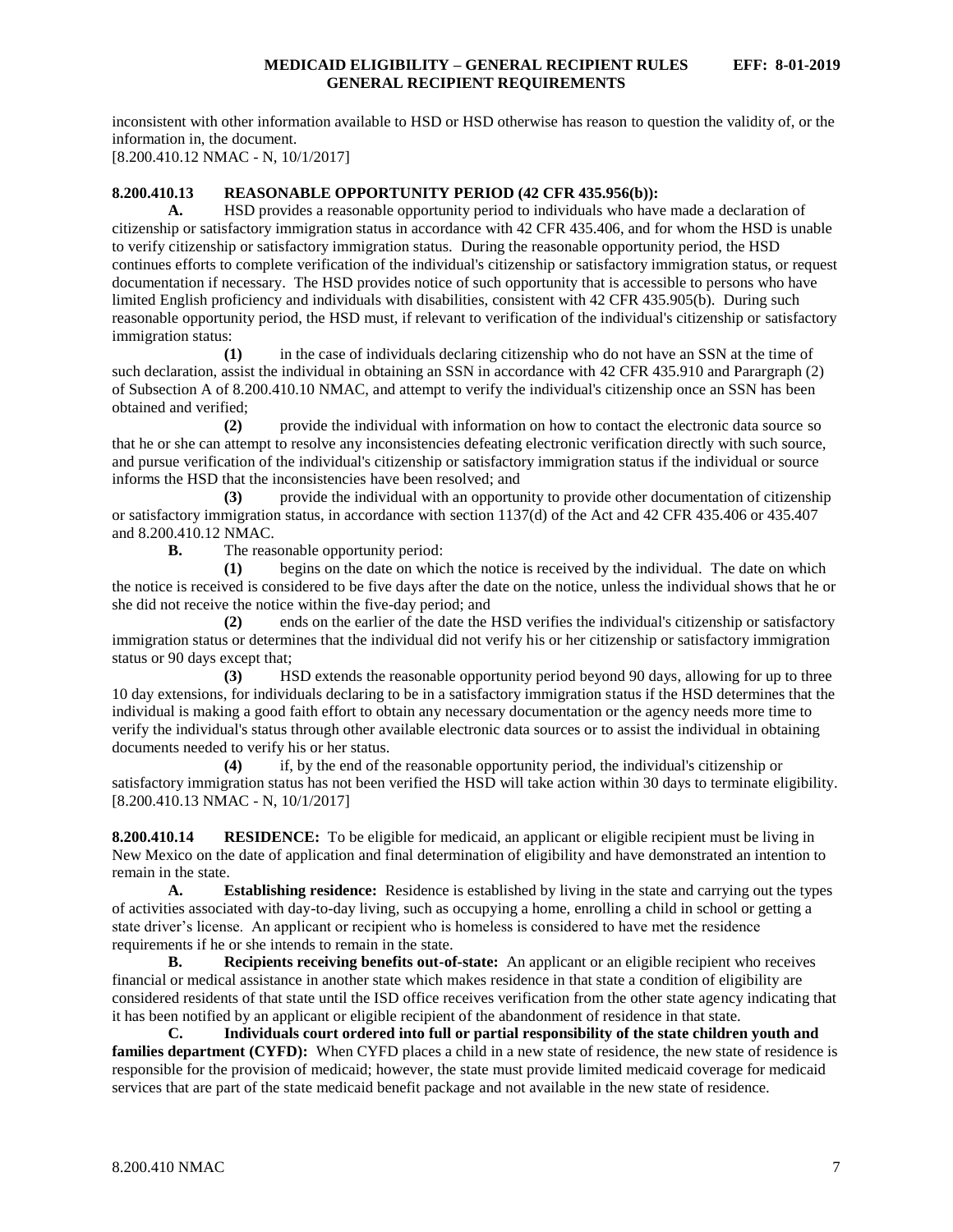**D. Abandonment:** Residence is not abandoned by temporary absences. Temporary absences occur when an eligible recipient leaves the state for specific purposes with time-limited goals. Residence is considered abandoned when the applicant or the eligible recipient leaves the state for any of the following reasons:

**(1)** intends to establish residence in another state;

**(2)** for no specific purpose with no clear intention of returning;

**(3)** applies for financial, food or medical assistance in another state which makes residence in that state a condition of eligibility; or

**(4)** for more than 30 consecutive calendar days, without notifying HSD of his or her departure or intention of returning.

**E.** Evidence of immigration status may not be used to determine that an individual is not a state resident per 42 CFR 435.956 (c)(2).

[8.200.410.14 NMAC - Rp, 8.200.410.12, 10/1/2017]

#### <span id="page-8-0"></span>**8.200.410.15 NON-CONCURRENT RECEIPT OF ASSISTANCE:**

**A.** An applicant or an eligible recipient receiving medicaid in another state is not medical assistance program eligible in New Mexico except when:

**(1)** institutional care medicaid begins on a specific date within the month rather than automatically reverting to the first day of the month, if an applicant for institutional care medicaid (Category 081, 083 or 084) moves to New Mexico from another state and it can be verified that the other state will terminate the individual's medicaid eligibility under that state program prior to the initial eligibility date in New Mexico, the application may be approved even though the individual receives medicaid from the other state for part of the month; coverage in New Mexico begins after the end date of services from the other state;

**(2)** an individual is court ordered into full or partial responsibility CYFD; when CYFD places a child in a new state of residence, the new state of residence is responsible for the provision of medicaid; however, New Mexico must provide limited medicaid coverage for medicaid services that are part of New Mexico's medicaid benefit package and not available in the new state of residence.

**B.** An individual who is eligible for a full-coverage medicaid program may also be eligible for one of the medicare cost sharing medical assistance program categories. See 8.200.400 NMAC.

**C.** When a supplemental security income (SSI) recipient enters into a nursing home or hospital (institutionalized), SSA will re-evaluate SSI and related medicaid eligibility.

**(1)** When SSA determines that the individual remains eligible for SSI while institutionalized, the SSI benefit is adjusted as follows:

**(a)** if institutionalized for more than 90 calendar days - the SSI benefit is limited to thirty (\$30) a month; or

**(b)** if institutionalized for 90 calendar days or less - the SSI benefit continues at the

regular amount.

**(2)** When SSA determines that the individual is not eligible for SSI, the individual or his or her authorized representative should file an application at HSD for institutional care medicaid. If the individual meets all factors of eligibility, approval of the institutional care medicaid application should be coordinated with the SSI closure date. If eligible, there will not be a break in eligibility and the individual shall not receive both SSI and institutional care medicaid in the same month pursuant to 8.281.400.10 NMAC. [8.200.410.15 NMAC - Rp, 8.200.410.13, 10/1/2017]

<span id="page-8-1"></span>**8.200.410.16 APPLICATIONS FOR OTHER BENEFITS:** As a condition of eligibility, a medicaid applicant or an eligible recipient must take all necessary steps to obtain any annuities, pensions, retirement, and disability benefits to which they are entitled, within 30 calendar days from the date HSD furnishes notice of the potential benefit, unless they can show good cause for not doing so.

**A. Benefit types:** Annuities, pensions, retirement and disability benefits include, but are not limited to, veterans' compensation and pensions, old age survivors and disability insurance (OASDI) benefits, railroad retirement benefits, and unemployment compensation.

**B. Exceptions to general requirement/good cause:** An individual may request a good cause waiver to this requirement by presenting ISD with corroborating evidence that:

**(1)** applying for other benefits is against the best interest of the individual, child or others, including physical or emotional harm to a child, parent or caregiver relative, adoption proceedings, and potential for emotional impairment; or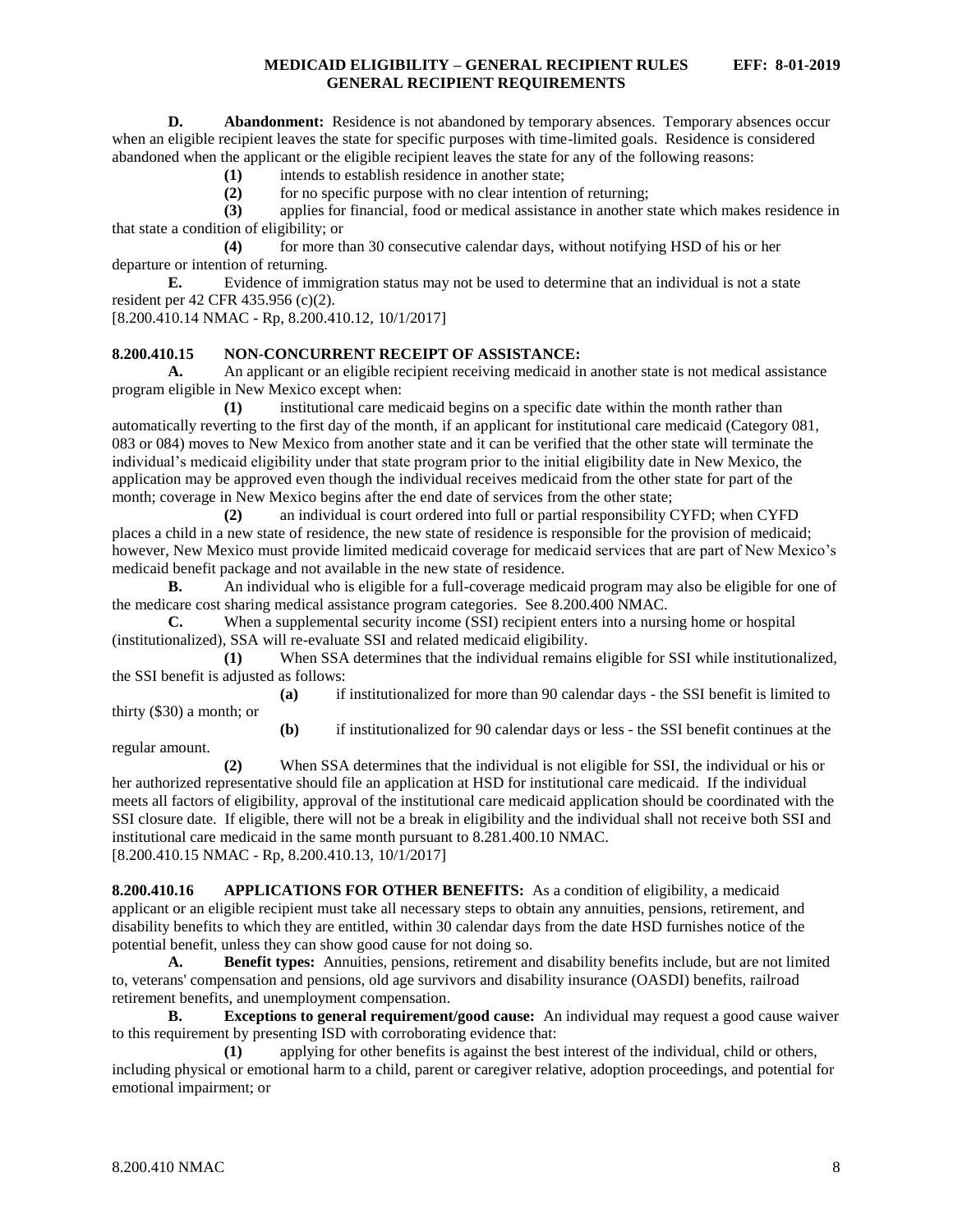**(2)** exceptions applicable to institutional care medicaid, the SSI-related categories and the home and community based waivers are pursuant to Subsection B of 8.215.500.9 NMAC, Subsection B of 8.281.500.9 NMAC, and Subsection B of 8.290.500.9 NMAC.

**C. Failure to apply for and take steps to determine eligibility for other benefits:** When the parent(s) or where applicable the specified relative fails or refuses to apply for and take steps to determine eligibility within 30 calendar days from the date HSD furnishes notice of the potential benefit, the parent(s) or specified relative is not eligible for medicaid. An eligible recipient under the age of 18 years shall not lose his or her medicaid eligibility under this provision.

[8.200.410.16 NMAC - Rp, 8.200.410.14, 10/1/2017]

# <span id="page-9-0"></span>**8.200.410.17 INMATE IN A PUBLIC INSTITUTION:**

**A.** A public institution is a:

- **(1)** state and private correctional facility;
- **(2)** county and privately operated jail;
- **(3)** department of health behavioral health facility forensic unit;
- **(4)** detention facility operated under the authority of CYFD; or
- **(5)** facility that is operated under the authority of CYFD that provides for the care and

rehabilitation of an individual who is under 18 years of age and who has committed an act that would be designated as a crime under the law if committed by an individual who is 18 years of age or older.

**B.** An inmate is a person incarcerated in a public institution listed in Subsection A of 8.200.410.15 NMAC for 30 or more days.

**C.** An inmate who is incarcerated in a public institution is not eligible for MAP services. The only exception are those services provided to an inmate while he or she is an inpatient in a medical facility outside the public institution for 24 hours or longer.

**D.** Incarceration in a public institution is not a basis for denying or terminating a MAP category of eligibility. During the time of incarceration an inmate may apply or recertify for a MAP category of eligibility. [8.200.410.17 NMAC - Rp, 8.200.410.15, 10/1/2017]

#### <span id="page-9-1"></span>**8.200.410.18 AUTOMATIC ENROLLMENT INTO MEDICARE PART B COVERAGE:**

**A.** Beginning August 1, 2019, HSD automatically enrolls into medicare part B individuals: **(1)** who are active on a full medicaid or medicare savings program category of eligibility

with the exception of the following categories:

- **(a)** other adults (COE 100);
- **(b)** newborn (COE 031);
- **(c)** children, youth and families department medicaid categories (COEs 017, 037,

046, 047, 066, and 086);

- **(d)** family planning (COE 029);
- **(e)** pregnancy services (COE 301);
- **(f)** refugee (COE 049 and 059);
- **(g)** qualified disabled working individuals (COE 050);
- **(h)** breast and cervical cancer (COE 052); and

**(2)** who are enrolled in medicare part A and eligible for and not enrolled in medicare part B.

**B.** HSD informs applicants and recipients in writing who may be eligible for automatic enrollment into medicare part B. HSD will automatically enroll eligible individuals into medicare part B regardless of whether general or open enrollment of medicare part B is allowed under federal law at the time an individual is approved for medicaid.

[8.200.410.18 NMAC - N, 8/1/2019]

# **HISTORY OF 8.200.410 NMAC:**

#### **History of Repealed Material:**

8.200.410 NMAC, General Recipient Requirements, filed 6/11/2003 - Repealed effective 1/1/2014. 8.200.410 NMAC, General Recipient Requirements, filed 12/2/2013 - Repealed effective 10/1/2017.

# **NMAC History:**